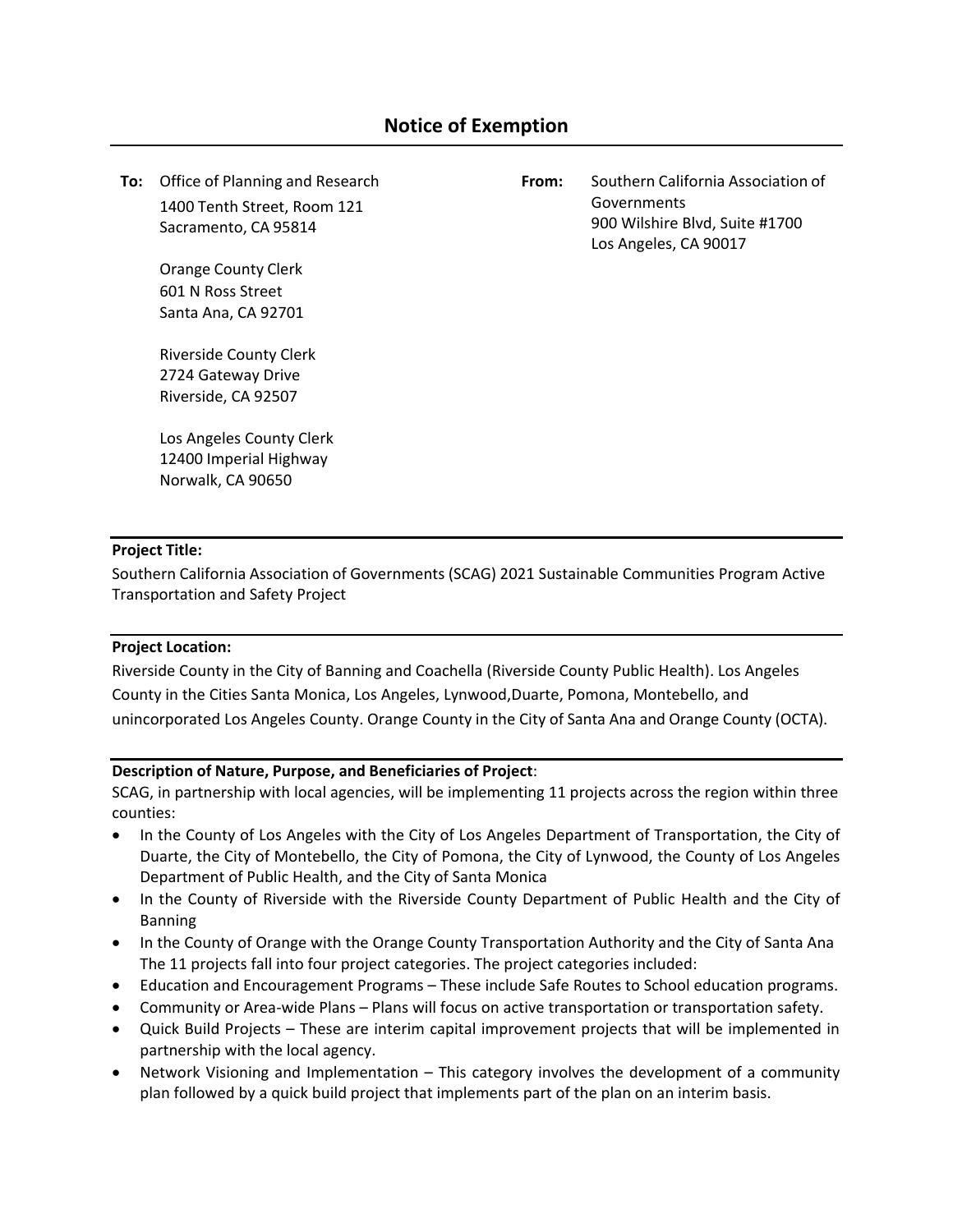## **Name of Public Agency Approving Project:**

Southern California Association of Governments

# **Name of Person or Agency Carrying Out Project:**

Southern California Association of Governments

#### **Exempt Status: (check one)**

- □ Ministerial (Sec. 21080(b)(1); 15268);
- □ Declared Emergency (Sec. 21080(b)(3); 15269(a)); □ Emergency Project (Sec. 21080(b)(4);  $15269(b)(c)$ ;
- $\boxtimes$  Categorical Exemption: CEQA Guidelines § 15002 (k)(1) General Concepts; CEQA Guidelines § 15061 – Review for Exemption; CEQA Guidelines §15262 – Feasibility and Planning Studies; CEQA Guidelines § 15301 (c) and 15301(f) – Existing Facilities CEQA Guidelines § 15304 (e) and 15304 (e) – Minor Alterations to Land; CEQA Guidelines § 15311 (a) and 15311 (c) – Accessory Structures; CEQA Guidelines § 15322 – Educational orTraining Programs Involving No Physical Changes
- □ Statutory Exemptions

### **Reasons why project is exempt:**

SCAG staff has conducted an environmental assessment of the Project pursuant to Sections 21080(b), 21083, and 21804 of the Public Resources Code and CEQA Guidelines Sections 15002(k) (1), 15061, 15062, 15262, and 15300 to 15332. CEQA Guidelines include a list of 33 classes of projects which have been determined not to have a significant effect on the environment and which shall, therefore, be exempt from the provisions of CEQA. Based upon its assessment, SCAG staff has determined that the following exemptions apply to the Project:

- CEQA Guidelines §15262 Feasibility and Planning Studies: The Project includes the preparation of active transportation and safety plans. A project involving possible future actions but does not have a legally binding effect on later activities does not require the preparation of an EIR or Negative Declaration.
- CEQA Guidelines §15301(c) Existing Facilities: The Project would involve implementing interim active transportation capital improvement projects in Los Angeles County, that could foster the minor alteration of existing public or private structures, facilities, mechanical equipment, or topographical features, involving negligible or no expansion of use of existing highways, streets, sidewalks, gutters, bicycle and pedestrian trails and similar facilities beyond that existing at the time of the lead agency's determination, as set forth in the exemption under CEQA Guidelines §15301(c) - Existing Facilities;
- CEQA Guidelines § 15304 (e) Minor Alterations to Land: The Project may involve interim capital improvement projects within the project cities that would minimally alter existing public rights of way, as set forth in the exemption under CEQA Guidelines § 15304 (e) - Minor Alterations to Land.
- CEQA Guidelines §15306- Information Collection: The Project includes basic data collection, research, experimental management and resource evaluation activities which will not result in a serious or major disturbance to an environmental resource. The project is strictly for information gathering purposes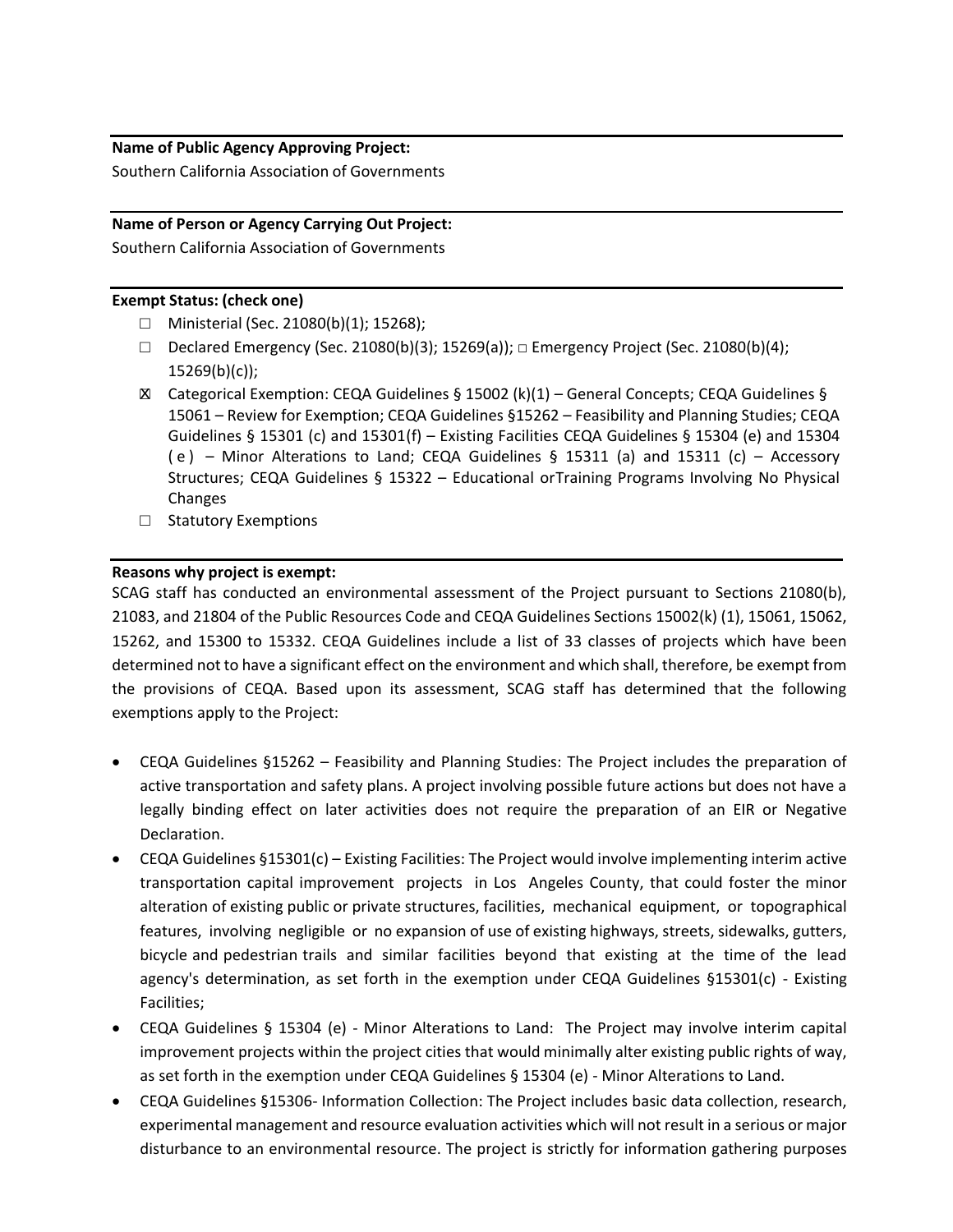for possible future action which the agency has not yet approved, adopted or funded, as set forth in the exemption under CEQA Guidelines §15306- Information Collection.

• CEQA Guidelines §15322 – Educational or Training Programs Involving No Physical Changes: The Project would consist of educational programs in the community of Coachella in Riverside County, involving no physical changes in the area affected, which would fall under the exemption set forth in CEQA Guidelines §15322 – Educational or Training Programs Involving No Physical Changes.